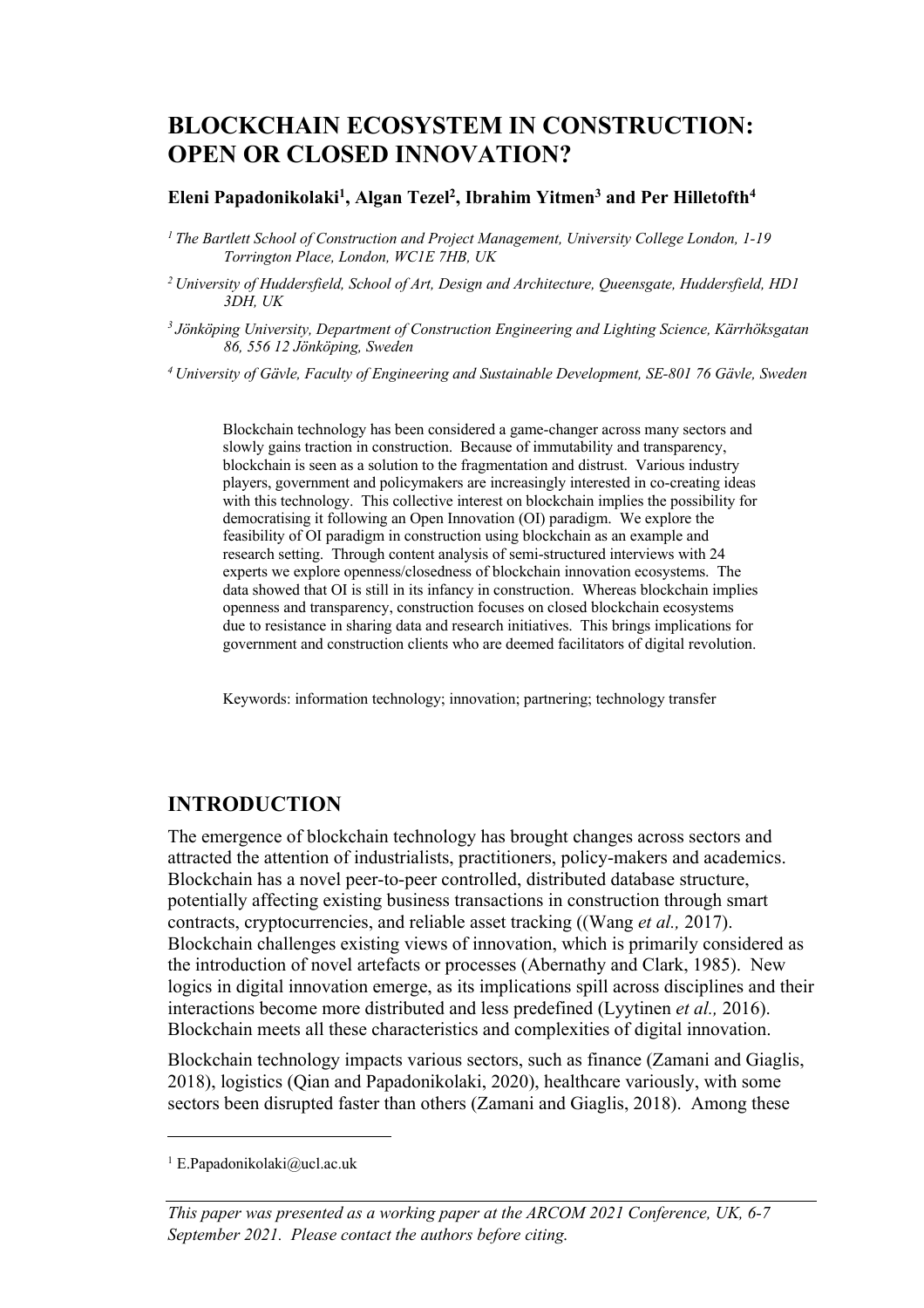sectors, construction is the most traditional and it has been known for not developing innovations but exploiting existing innovations previously developed in other sectors. As construction is transaction-heavy, it is ideal setting to explore the slowly changing landscape of blockchain ecosystem. Among innovations entering construction, blockchain has been seen as the next frontier (Li *et al.,* 2019). As an innovation, blockchain is highly pervasive affecting the ecosystem and not just isolated actors.

The construction sector undergoes digitalisation through innovations such as Building Information Modelling (BIM), Internet of Things (IoT) and big data analytics. Various countries attempt to regulate, standardise and mandate such technologies. For example, various institutions, e.g., government, policy, businesses, and industry consortia, actively developed BIM implementation processes and pushed its use. However, in the lower tiers of the construction supply chain, the democratisation of BIM was problematic and Small and Medium Enterprises (SMEs) lagged behind due to limited resources. This situation reveals a digital divide similar to the situation surrounding the BIM Level 2 agendas and has reinforced mistrust in improvement agendas (Dainty *et al.,* 2017). This paper problematises around this issue.

Disruptive innovations such as blockchain happen not only inside firms, but through numerous developments taking place simultaneously in interconnected ecosystems of firms (Chesbrough, 2003). The Open Innovation (OI) paradigm explains how firms use resources, such as knowledge, complementary assets and Intellectual Property (IP), outside their boundaries to create and commercialise innovation (Chesbrough, 2003). Innovators need orchestration capabilities to orchestrate these assets and ensure profitable innovation by exploiting external resources (Chesbrough, 2008). Through the lens of open innovation, this paper discusses how construction actors interact, either compete or collaborate in the blockchain ecosystem. We look at blockchain as an ecosystem and a meta-organisation, that is an organisation of organisations. Seeking to understand how blockchain influences organisational structures in construction, the study addressed the following research question (RQ):

"How open or closed is the blockchain innovation ecosystem in construction?"

### **Theoretical Background**

### Open and closed innovation ecosystems

The current digital economy relies predominantly on innovative solutions using the power of data. Innovation is novelty in new products or processes (Abernathy and Clark, 1985) but can also be based on new combinations of past practice (Schumpeter, 1982) (value creation). Innovation should also be commercially deployed so that firms can profit from it (Teece, 1986) (value capture). Innovations fail when innovators fail to exploit the innovation. The Schumpeterian ideas of innovation as re-combination across social networks become increasingly relevant to innovation (Schumpeter, 1982), which implies systems thinking. In business, the term 'ecosystem' provides an attractive metaphor to describe a range of value creating interactions and relationships between sets of interconnected organisations, e.g., business ecosystem (Moore, 2016). In management research, the term 'ecosystem' usually refers to a network of interconnected organisations that are linked to or operate around a focal firm or a platform. Ecosystems are collaborative arrangements, dynamic, evolving and purposive networks in which participants co-create value including policy-makers, regulators and competitors, who are traditionally absent from networks and beyond the span of managerial control.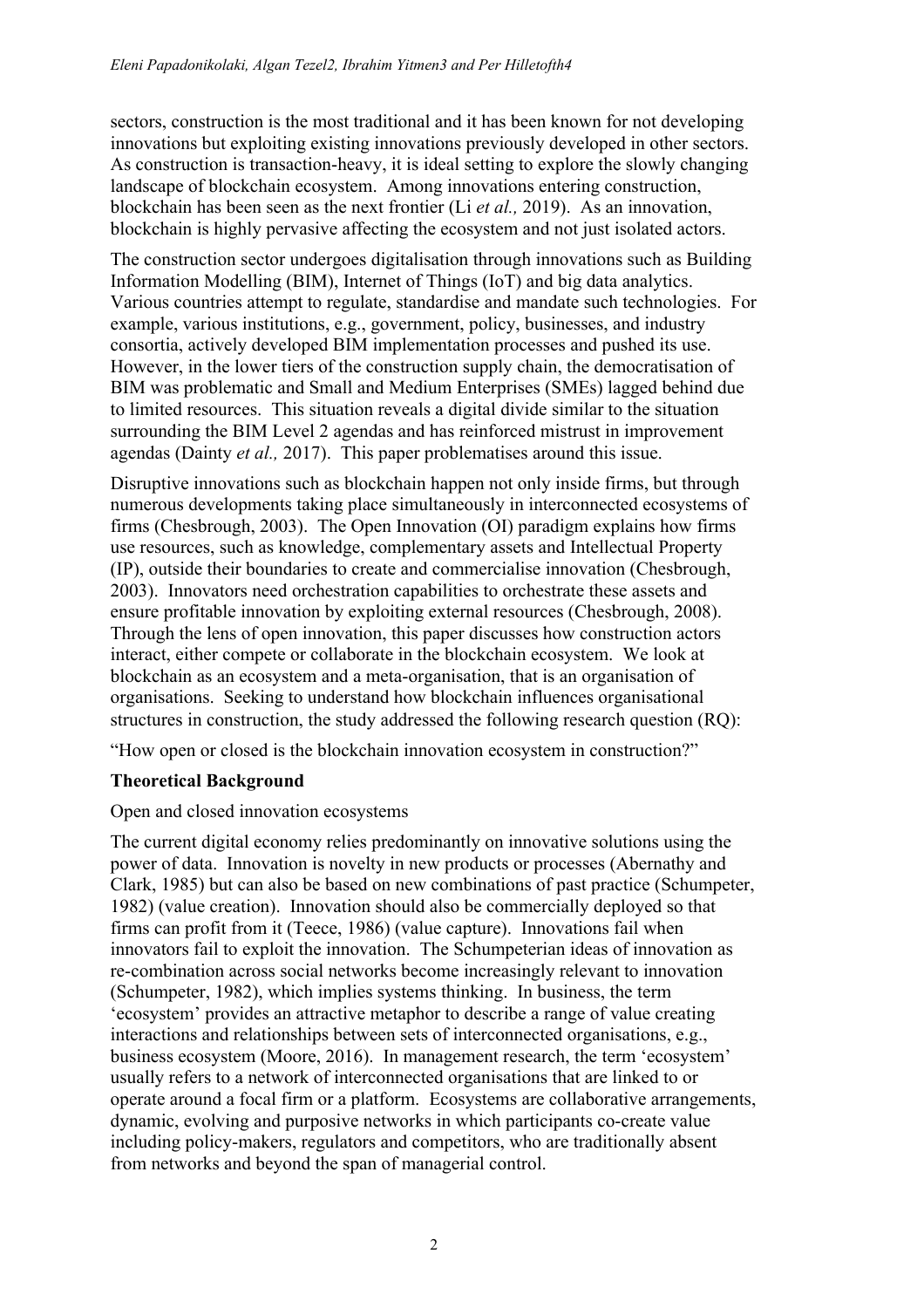Innovation ecosystems are important as most breakthrough innovations fail in isolation and instead need complementary systems of support (Adner, 2006). An innovation ecosystem is a network of interconnected organisations, connected to a focal firm or a platform, that incorporates both production and use side participants and creates and appropriates new value through innovation (Autio and Thomas, 2014). Consistent to ecosystem thinking, there are two main types of innovation: closed and open, linked to the proliferation of open-source code (West, 2003). Closed innovation relates to proprietary systems that do not allow developing or using complementarities between systems. OI relates to innovation outside firm boundaries and its principles by Chesbrough (2003) show that innovation may originate outside the boundaries of firms, use external Research and Development (R&D) outputs such as patents, forces to create new business models and uses both internal and external ideas and promotes licensing of own Intellectual Property (IP) to profit from others using it.

| Areas of<br>principles               | <b>Closed Innovation Principles</b>                                                                        | <b>Open Innovation Principles</b>                                                                                           |
|--------------------------------------|------------------------------------------------------------------------------------------------------------|-----------------------------------------------------------------------------------------------------------------------------|
| Human<br>resources<br>(HR)           | The smart people in the field work for<br>us.                                                              | Not all the smart people work for us, so<br>we must tap into the expertise of bright<br>individuals outside our company.    |
| Research and<br>Development<br>(R&D) | To profit from R&D, we must discover<br>it, develop it, and ship it ourselves.                             | External R&D can create significant<br>value: internal R&D is needed to claim<br>some portion of that value.                |
| Commercialis<br>ation                | If we discover it ourselves, we will get<br>it to the market first.                                        | We don't have to originate the research<br>to profit from it.                                                               |
| <b>Business</b><br>models            | The company that gets an innovation to<br>the market first will win.                                       | Building a better business model is better<br>than getting to the market first.                                             |
| Idea creation                        | If we create the most and the best ideas<br>in the industry, we will win.                                  | If we make the best use of internal and<br>external ideas, we will win.                                                     |
| Intellectual<br>Property (IP)        | We should control our intellectual<br>property (IP) so that our competitors<br>don't profit from our ideas | We should profit from others' use of our<br>IP, and we should buy others' IP<br>whenever it advances our business<br>model. |

Table 1: Principles of open and closed innovation adapted from (Chesbrough, 2003).

Chesbrough and Appleyard (2007) define an OI ecosystem as: OI, innovation systems and business ecosystems. Value creation and capturing in innovation ecosystem are constituents of innovation ecosystem and OI (Chesbrough *et al.,* 2018). The outcome of OI ecosystem contributes to product innovation (Xie and Wang, 2020). The dynamics of the entrepreneurial cycle of OI in developing network relationships between companies and giving value to cooperation between individuals lead to enhancement of dynamic capabilities for accomplishing greater performance and maximizing profits in SMEs (Valdez-Juárez and Castillo-Vergara, 2021). A platform is essential to making a digital innovation ecosystem work by aligning various actors to achieve a mutually beneficial purpose and it can be used for both creating and capturing value. However, when the goals of the ecosystem firms are divergent, OI is not uniformly superior to closed innovation (Almirall and Casadesus-Masanell, 2010).

### Blockchain technology

Blockchain technology has been thought as the most important invention since the Internet (Tapscott and Tapscott, 2016). Blockchain solutions are still struggling to be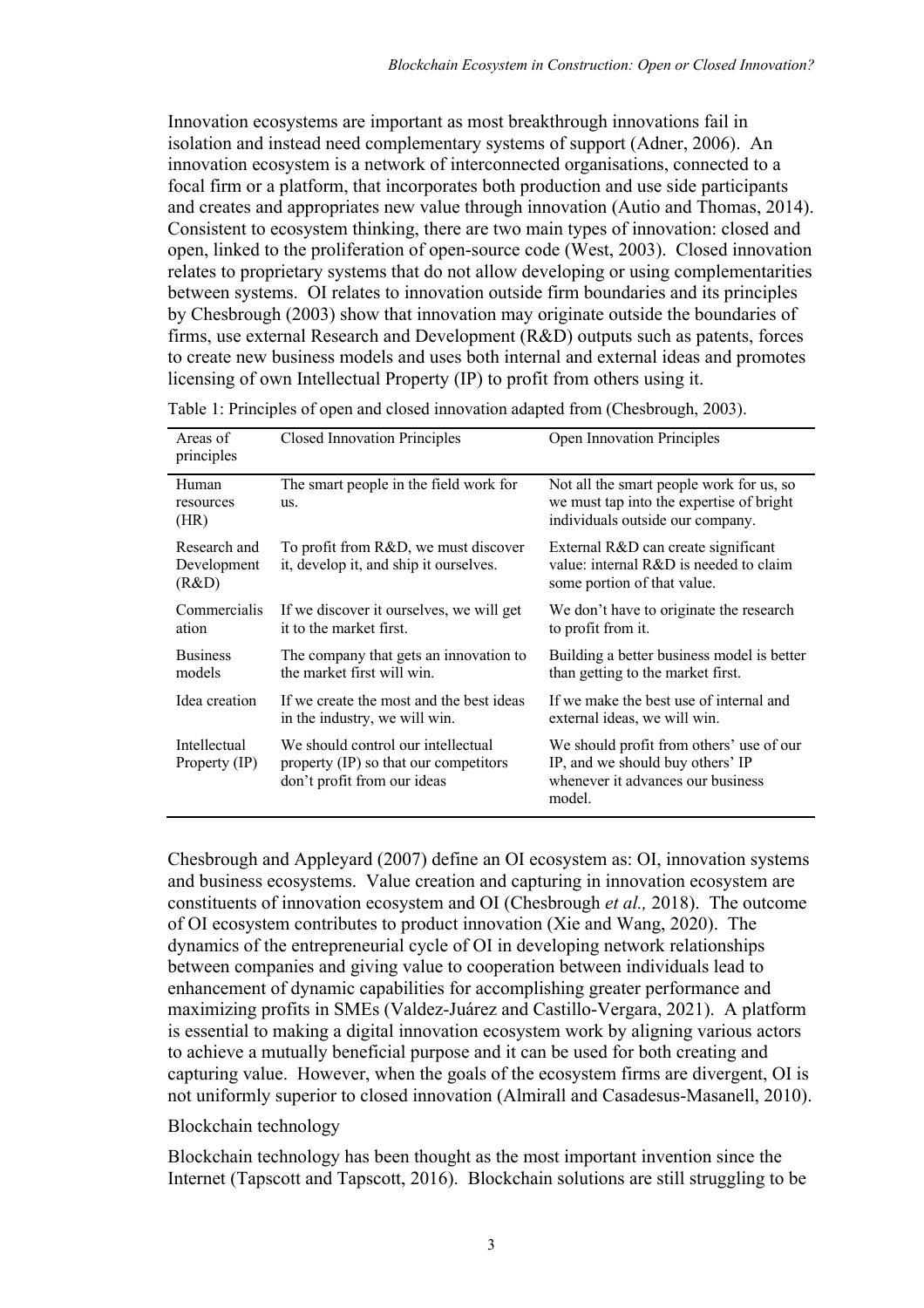considered profitable innovations, despite the hype (Hunhevicz and Hall, 2020, Perera *et al.,* 2020). Blockchain is a form of distributed ledger technologies (DLTs) (Li *et al.,* 2019), a database that exists across several locations or among multiple participants. As opposed to centralised databases on fixed locations, a distributed ledger is decentralised and reduces the need for a central authority or intermediary to process, validate or authenticate transactions (Hunhevicz and Hall, 2020). Apart from surpassing the need for intermediaries, blockchain also allows transactional data to be recorded chronologically in a chain of data blocks using cryptographic hash codes (Wang *et al.,* 2017, Perera *et al.,* 2020) and transactions can be validated by nodes or miners - computers nodes connected over a specific blockchain network - over a predefined consensus protocol.

Being able to store immutable data and verify transactions, blockchain is called the "internet of trust" (Calcaterra and Kaal, 2020). Trust is a ubiquitous concept in psychology, sociology, philosophy and business. In business, trust influences corporate activity and interaction (Gulati and Nickerson, 2008) and a higher level of trust increases efficiency in business. Inter-organisational relations and constellations, such as supply chains are considered key blockchain application areas. Because of its distributed network of accessors, participants, miners and regulators, blockchain technology is associated with inter-firm settings and ecosystems. Blockchain is a "mainstream technology for OI ecosystems" (Chen, 2018) and can stimulate OI as it allows for gain of value created by community members (Unalan and Ozcan, 2020). A System of Innovation (SI) demonstrates flows of knowledge, involving technology and information among innovation actors such as universities, private firms and governmental institutions (Unalan and Ozcan, 2020). SIs evolve from centralised to decentralised networks, enabling active collaboration among innovation actors (Unalan and Ozcan, 2020).

Efficient collaboration in OI initiatives with blockchain technology is relevant to firms of all sizes. Value appropriation in blockchain-enabled business models affects the entire ecosystem (i.e., platform), conventional value chains (i.e., disintermediator and mediator), and individual companies (i.e., transformer and co-innovator) (Chong *et al.,* 2019). Larger companies can consider improving their business models to face the increased competition caused by blockchain-enabled OI. To enhance their national competitiveness, governmental institutions must establish innovation policies to maximise OI initiatives and connect to national innovation strategies (Unalan and Ozcan, 2020). A blockchain-based product service system that complies with a company's strategy can stimulate further commercialisation business and accelerate industrial transformation and upgrading (Xuan *et al.,* 2020). The deployment of blockchain technology could reduce the problems of trust and the adoption of IP in the context of co-creation and OI (Mačiulienė and Skaržauskienė, 2021).

### *Research setting*

Being transactional-heavy, construction is an ideal setting for blockchain applications. In construction, blockchain is an important technology in construction as it links BIM and IoT and has various applications across project lifecycle. The fragmented nature of construction procurement showed that main contractors take ownership of blockchain solutions and SMEs struggle to address skills shortages and implement them. Government bodies negotiate blockchain standards with technology players, trial blockchain for public funds and blockchain consortiums emerge for different sectors across the world and multi-national organizations like the European Union (EU) are showing interest (Houben and Snyers, 2018).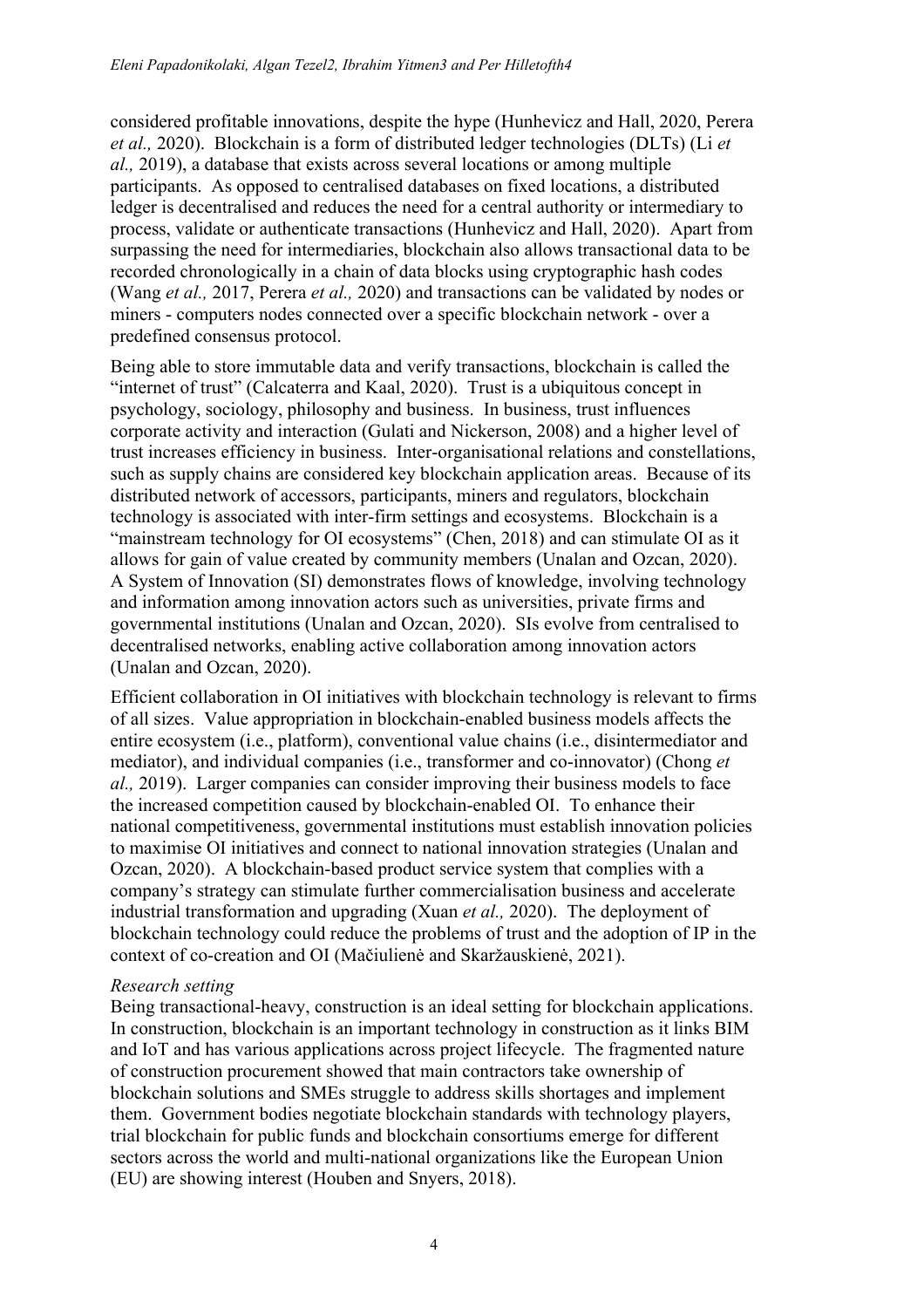Blockchain protocols are classified over two dimensions; anonymity (public/private) and consensus (permissionless/permissioned) with their advantages and challenges (Tezel *et al.,* 2020). Public ledgers allow anyone to read a ledger, whereas private allow only specific members to access transactions. Permissionless nodes allow anyone to set up a node and interact with the ledger, e.g., by adding transactions or consensus participation. Public and permissionless DLT are more decentralised and joint effects of technical contributions, internal social capital and open community commitment positively impact OI collaborative success (Mu *et al.,* 2019). Yet, openness not only encourages wide participation but also stiffles commercialisation and thus threatens the innovativeness of blockchain (Mu *et al.,* 2019). Blockchain applications have shown a shift in the conception of trust from relational to systemand cognition-based (Qian and Papadonikolaki, 2020). Nevertheless, there is need to define how open or closed are the blockchain innovation ecosystems in construction.

### **METHODOLOGY**

### *Methodological Underpinnings*

As ecosystems concern actions and interactions among various actors, this study sets of from a constructivist ontology, considering ecosystems as value-creating interactions and relationships among interconnected organisations (Moore, 2016). Additionally, given that blockchain as an innovation concerns creativity, invention, but also value creation from various actors (Teece, 1986), we use interpretivist epistemology to understand how the value of blockchain innovation ecosystems is perceived by them. As the theoretical framework has been formulated from theories of OI, the research employs deduction to move from fieldwork to emerging propositions seeking a consistent set of mental models from expert informants on the topic.

### *Data Collection*

The study is based on qualitative data from interviews. Because the key RQ is on emerging blockchain innovation ecosystems, qualitative data was appropriate, as there is little archival data on the topic and a general lack of quantitative data from businesses and OI ecosystems. Data was collected through interviews asking semistructured questions orally for research freedom and emergence of patterns in the data. The interview protocol included a briefing about the research aims, keywords related to the study and the nature of the interview questions. There were only eleven questions and the interviews lasted 22-72 minutes, depending on the speaking pace of the interviewees. The questions were about the interviewees' professional background and blockchain experience and about blockchain technology ecosystem. Interviews were audio recorded, transcribed, and data was pseudonymised.

The interviewee selection criteria were from a global sample with experts from the United Kingdom (UK), Sweden, United States of America (USA), Germany, Spain and France. In total 24 experts participated, after purposeful sampling. Experts were selected for their high: (a) blockchain familiarity, (b) engagement with digital construction, (c) professional experience in construction or technology. From the interviewees, half of them (n=12) had hands-on experience in blockchain applications, such as coding smart contracts and the rest  $(n=12)$  had other coding experience and were either researchers in digital technology space (in digital construction) or policy advisors in the area of blockchain technology. Table 2 describes these interviewees.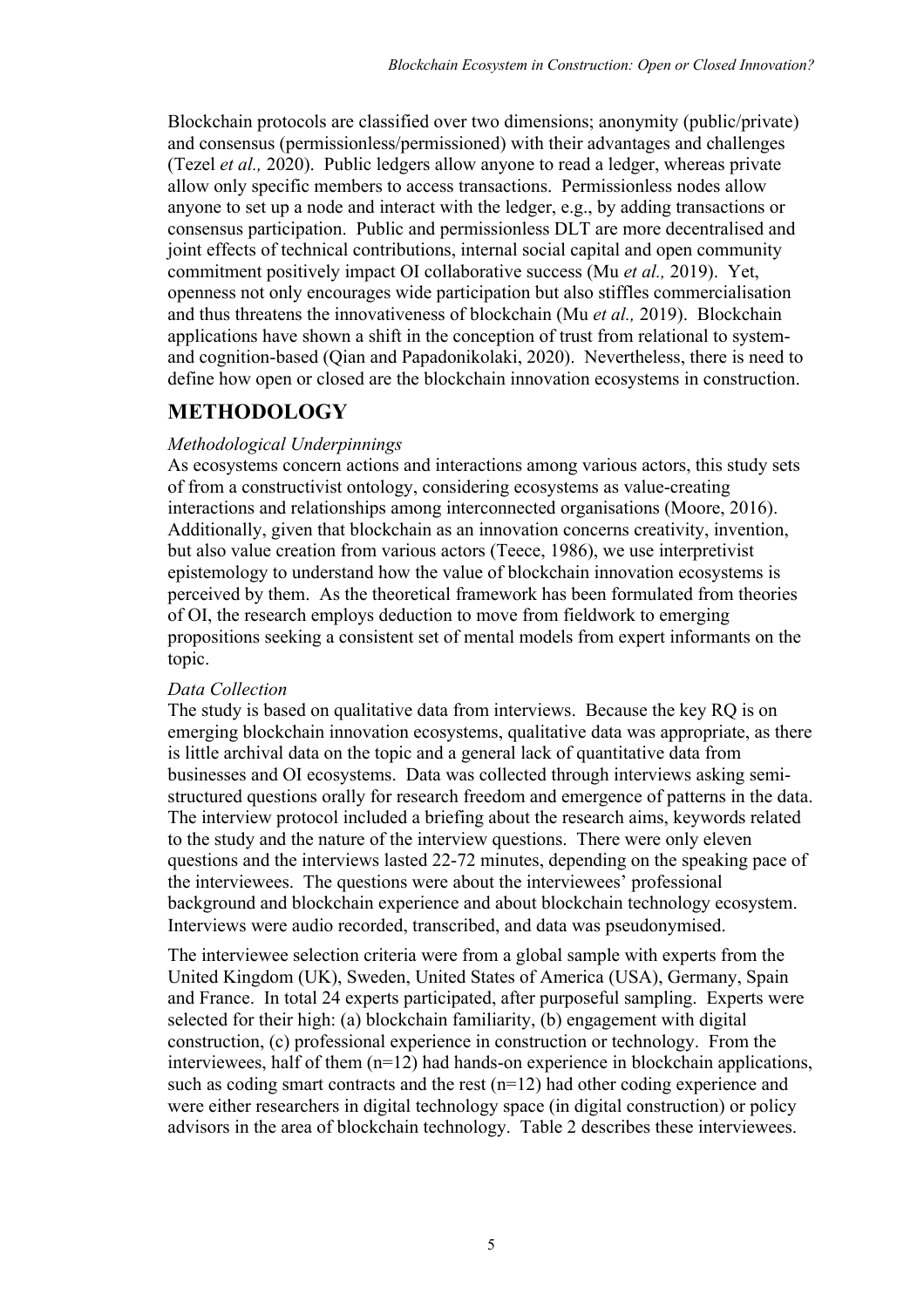| ID                       | Position                   | Organization                  | Industry                | Country    |
|--------------------------|----------------------------|-------------------------------|-------------------------|------------|
| $\mathbf{1}$             | Director                   | <b>BIM</b> consultancy        | Construction            | <b>UK</b>  |
| 2                        | Director                   | Entrepreneur                  | Technology              | UK         |
| 3                        | Founder                    | Non-profit                    | Construction            | <b>USA</b> |
| $\overline{\mathcal{A}}$ | Principal                  | Architecture and Law          | Construction            | UK         |
| 5                        | <b>BIM</b> Leader          | <b>AEC Consultancy</b>        | Construction            | <b>UK</b>  |
| 6                        | Reader                     | University                    | <b>Higher Education</b> | <b>UK</b>  |
| 7                        | Consultant                 | <b>AEC Consultancy</b>        | Construction            | Germany    |
| 8                        | Consultant                 | <b>AEC Consultancy</b>        | Construction            | UK         |
| 9                        | Consultant                 | <b>AEC Consultancy</b>        | Construction            | <b>UK</b>  |
| 10                       | Director                   | Law Consultancy               | Construction            | <b>UK</b>  |
| 11                       | Senior Consultant          | Design and Consulting firm    | Construction            | <b>UK</b>  |
| 12                       | Director                   | <b>Blockchain Development</b> | Construction            | France     |
| 13                       | Vice President             | <b>Blockchain Foundation</b>  | Construction            | <b>USA</b> |
| 14                       | <b>CEO</b>                 | Blockchain Start-up           | Construction            | <b>UK</b>  |
| 15                       | Senior Researcher          | Research Institute            | Technology              | Sweden     |
| 16                       | Head of VDC                | Infrastructure                | Construction            | Sweden     |
| 17                       | Sustainability Leader      | Project development           | Construction            | Sweden     |
| 18                       | Head of DLT                | Innovation Centre/Institute   | Technology              | UK         |
| 19                       | <b>CEO</b>                 | Blockchain Start-up           | Technology              | <b>UK</b>  |
| 20                       | Director of R&D            | <b>AEC Consultancy</b>        | Construction            | <b>USA</b> |
| 21                       | <b>Business Consulting</b> | <b>AEC Consultancy</b>        | Construction            | Spain      |
| 22                       | <b>Business Analyst</b>    | <b>AEC Consultancy</b>        | Construction            | <b>USA</b> |
| 23                       | <b>Business Consulting</b> | <b>AEC Consultancy</b>        | Construction            | Spain      |
| 24                       | Senior Associate           | <b>AEC Consultancy</b>        | Construction            | <b>UK</b>  |

Table 2: Interviewee profiles (referred to in text as Int-ID).

### *Data Analysis*

To respond to the research question regarding the nuances between openness and closeness, a systematic data analysis method was followed. Qualitative Content Analysis (QCA) was used to systematically describe the meaning of qualitative data (Hsieh and Shannon, 2005). QCA was done through analysing with coding, a systematic approach to manage, store, identify, and sort data interpretations (Saldanā, 2009). The interview data after transcription was coded into themes using deductive, a priori codes (Saldanā, 2009) emerging from theory on OI principles in Table 1 to analyse the data as to openness/closeness of the blockchain ecosystems.

## **FINDINGS**

The data showed varying degrees of applicability of OI principles by Chesbrough (2003). Overall, whereas some principles, e.g., HR and idea creation are widely understood, others such as creating new business models for OI and profiting from external IP are still in their infancy and closed. Table 3 presents applicability of OI areas to blockchain in construction, giving pointers to interviewees' data as 'Int-ID'.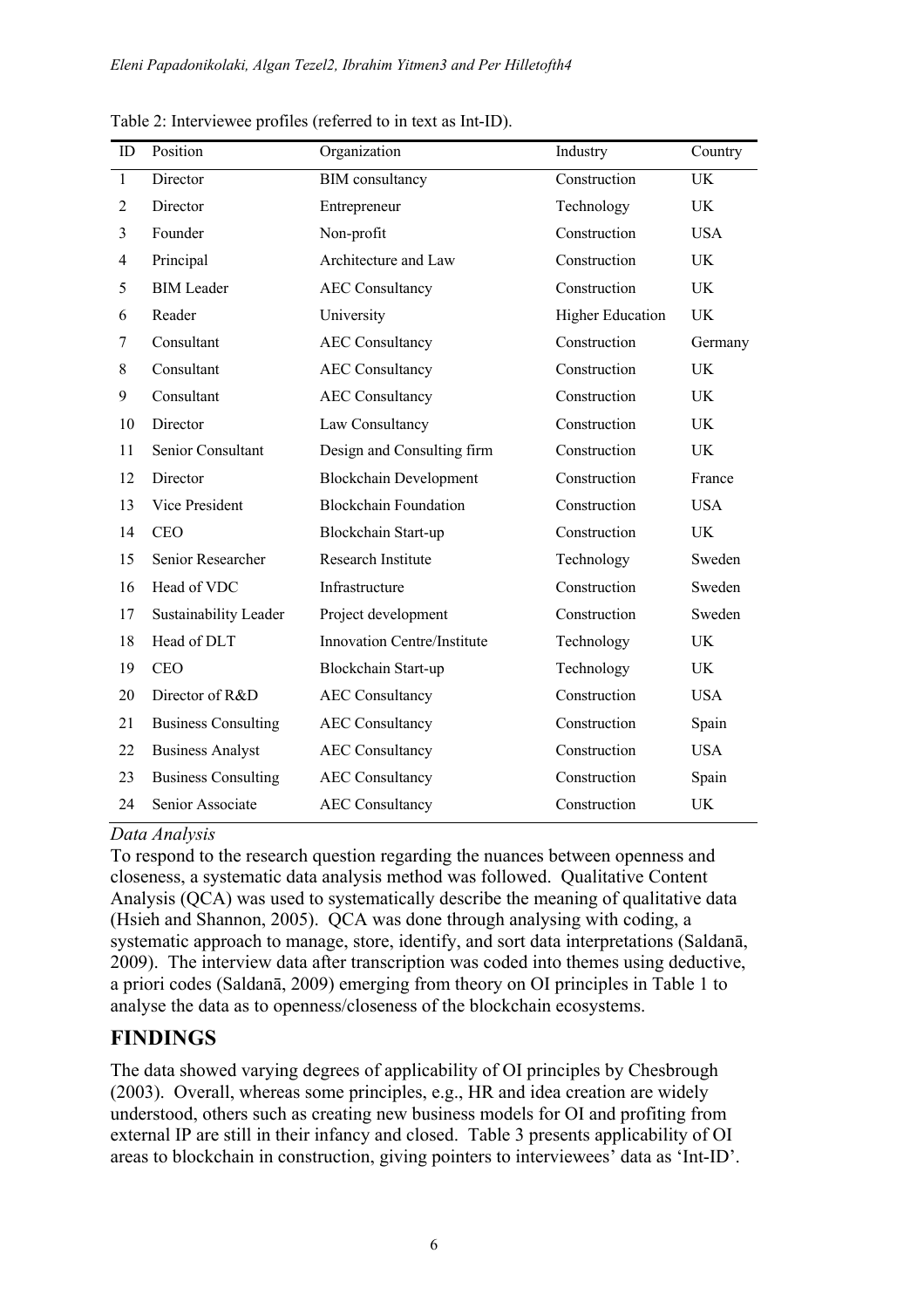| Areas of open OI<br>principles       | Agreement among<br>interviewees about<br>OI principle<br>applicability | Indicative interviewee<br>arguments in support of the<br>principle | Indicative<br>interviewee<br>arguments in against<br>the principle |
|--------------------------------------|------------------------------------------------------------------------|--------------------------------------------------------------------|--------------------------------------------------------------------|
| Human resources<br>(HR)              | $100\%$                                                                | We need to find and train the<br>best skills                       | N/A                                                                |
| Research and<br>Development<br>(R&D) | $~86\%$                                                                | We take advantage of<br>developments from open<br>consortia        | We have our own<br>dedicated R&D<br>departments                    |
| Commercialisation                    | $~86\%$                                                                | Government needs to help<br>internalise these initiatives          | Blockchain needed<br>in pre-competitive<br>stage                   |
| <b>Business models</b>               | $\sim 57\%$                                                            | Businesses need to align with<br>technology                        | Construction<br>protects its business<br>model                     |
| Idea creation                        | $100\%$                                                                | Re-using blockchain ideas                                          | N/A                                                                |
| Intellectual<br>Property (IP)        | $~148\%$                                                               | Blockchain needs firms sharing<br>their data                       | Construction lacks a<br>data sharing culture                       |

Table 3: Applicability of open innovation (OI) principles to blockchain in construction.

### *Human resources (HR)*

All interviewees recognised that skills are crucial for blockchain technology and that firms need to tap into the expertise of bright individuals outside firm boundaries. This resonates with previous studies (Unalan and Ozcan, 2020, Valdez-Juárez and Castillo-Vergara, 2021) supporting the argument of finding and training the best talent.

### *Research and Development (R&D)*

Most interviewees recognised that OI requires the combination of internal and external R&D and they aligned with various initiatives such as Ethereum or even Hyperledger. The findings are congruent with the literature (Unalan and Ozcan, 2020, Xie and Wang, 2020) that firms take advantage of developments from OI consortia. Instead data showed that some firms focus on developing R&D themselves (Int-12) or even aligning to more closed and proprietary systems, such as AutoDesk around BIM.

### *Commercialisation*

Whereas most interviewees resonated with the idea of profiting from innovation in the pre-competitive stage through OI ecosystems (Int-2) reinforcing the literature (Xuan *et al.,* 2020), others focused more on protecting their innovation to profit when ready to market due to constraints in commercialisation of blockchain (Mu *et al.,* (2019).

### *Business models*

Almost half the interviewees indicated that they overlooked the necessary business model transformation needed to engage in OI in blockchain ecosystems. This was shown by using blockchain to focus on reducing costs in existing industry structure (Int-18), rather than rethinking traditional procurement systems to allow for shorter chains (Int-17) and remove intermediaries (Int-14) as seen in literature that businesses need to align with technology (Chong *et al.,* 2019, Unalan and Ozcan, 2020).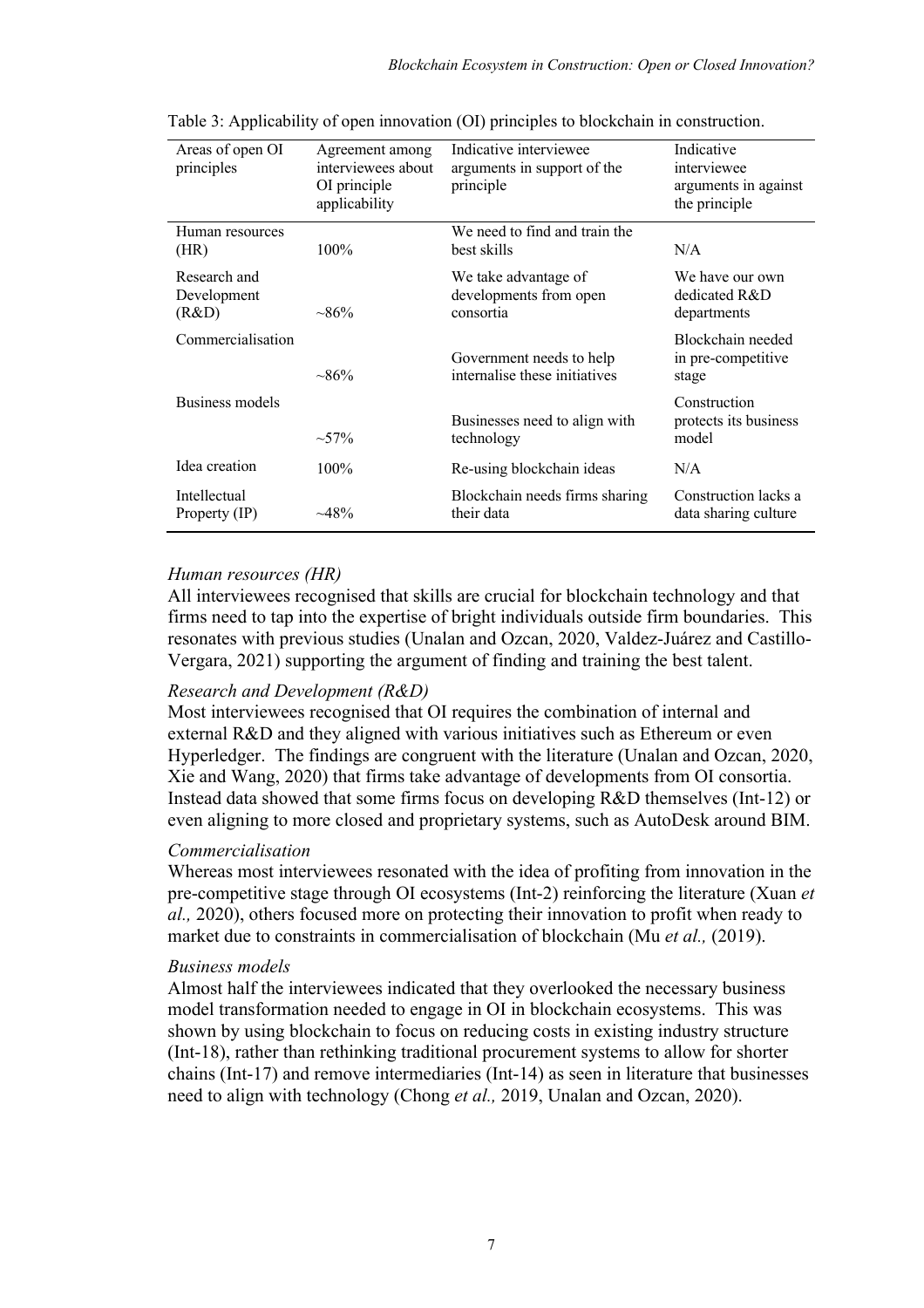### *Idea creation*

All interviewees agreed that to succeed in blockchain OI ecosystems, they need to leverage internal and external ideas. They were open to align with OI projects such as Ethereum and use open-source solutions (Int-2) in their innovations (Li *et al.,* 2019).

### *Intellectual Property (IP)*

Less than half of the interviewees did not see the need to open and share their IP for developing blockchain-enabled solutions. Thus, they sought to protect and close their IP to competitors (Int-1) and also did not use external IP in their solutions (Almirall and Casadesus-Masanell, 2010), even if that could advance their own business model as pointed out in literature that blockchain needs firms sharing their data and that construction lacks the culture of sharing data (Mačiulienė and Skaržauskienė, 2021).

The main theoretical contribution of this work is that - to the best of our knowledge this is the first OI study in construction. OI paradigm has found a lot of applications in information technology (Chesbrough, 2003), hardware and software (West, 2003) and life sciences sectors (Chesbrough and Appleyard, 2007). By researching the OI's applicability to construction, we can map shortcomings and how to overcome them. It is surprising that whereas blockchain is a key technology based on openness and transparency, aiming to be the "internet of trust" (Calcaterra and Kaal, 2020), in construction, this is seen as a closed rather than open system, not utilising developments made available from public blockchains such as Bitcoin and Ethereum. Resistance to sharing data shows persistent mistrust.

The work puts forward a number of practical implications. First, the implications for policy-makers and government are bifold. Especially UK-based interviewees stated that blockchain OI needs to be encouraged and perhaps regulated by policy-makers and government. Second, in government-sponsored projects, the public client is expected to enforce blockchain solutions for transparency in project financing, in particular for complex global infrastructure projects (Int-13). Third, government and policy-makers were seen as potential orchestrators of blockchain ecosystems, in the OI paradigm (Int-6), whereas large contractors were seen as orchestrators of closed innovation ecosystems (Int-7). Finally, in both OI and closed scenarios, almost all interviewees concurred that SMEs stand to gain more from blockchain innovation ecosystems as they will be protected, paid in time and visible across the supply chain.

National programs for developing blockchain skills are needed. An OI approach will remove conventional R&D limitations. Governments could expedite digitalisation and stimulate commercialisation. Companies could align with the technology to establish digital business models by participating in blockchain ecosystems for potential value creation. Integrating blockchain with BIM could resolve IP and legal challenges for sustainable building design coordination across lifecycle phases. Further research will adopt quantitative research methods to analyse the data. This will help understand hindrances to shared R&D and IP and boost commercialisation to transform business models for OI and in particularly blockchain-based construction.

## **CONCLUSIONS**

We sought out to understand innovation ecosystems in construction and explore how open or closed is the blockchain innovation ecosystem, using OI as a theoretical lens. Blockchain, due to transparency, traceability and immutability is ideal context for studying OI, due to relevant developments coming from open-source initiatives and a large community base. Yet, data showed that OI in construction is misunderstood and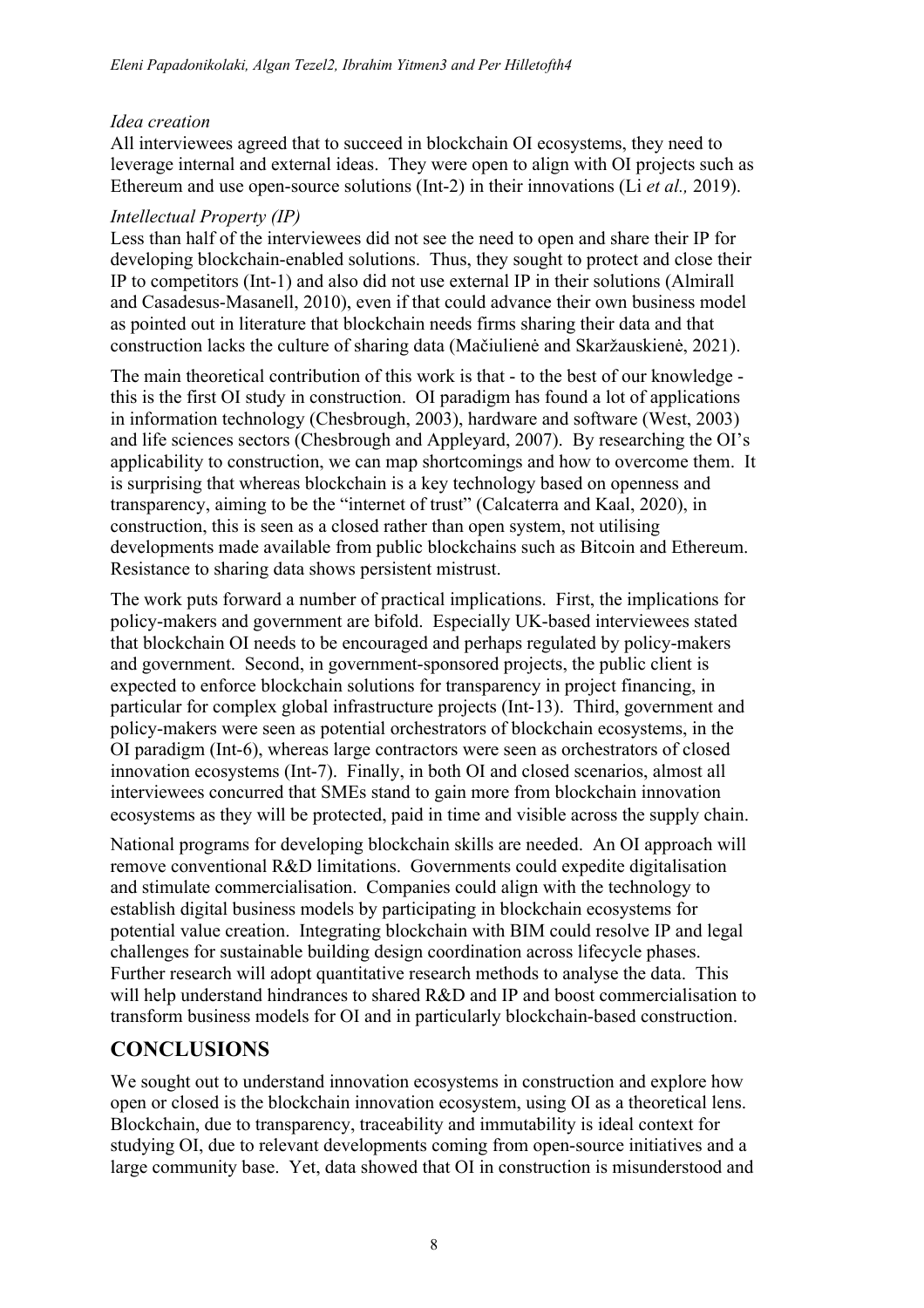the sector is organised in closed innovation. This is limited by traditional business models that do not allow for 'knowledge spillover' effects (see Table 3). Crucial in transforming construction's business model, is the improved, protected role of SMEs and government or large contractors playing orchestrator roles in closed innovation.

## **ACKNOWLEDGEMENTS**

This work incorporates data from the research project "Toward Blockchain-enabled Construction Supply Chains: Potential, Requirements and Implementation" funded by the Centre for Digital Built Britain (CDBB), InnovateUK grant number 90066.

## **REFERENCES**

- Abernathy, W J and Clark, K B 1985 Innovation: Mapping the winds of creative destruction Research policy, 14**,** 3-22.
- Adner, R 2006 Match your innovation strategy to your innovation ecosystem Harvard business review, 84**,** 98.
- Almirall, E and Casadesus-Masanell, R 2010 Open versus closed innovation: A model of discovery and divergence Academy of management review, 35**,** 27-47.
- Autio, E and Thomas, L 2014 Innovation Ecosystems: Implications for Innovation Management? In: Dodgson, M, Gann, D M and Phillips, N (eds.) The Oxford handbook of innovation management Oxford: Oxford University Press.
- Calcaterra, C and Kaal, W A 2020 Reputation Protocol for the Internet of Trust Legal Tech and the New Sharing Economy Springer.
- Chen, Y 2018 Blockchain tokens and the potential democratization of entrepreneurship and innovation Business Horizons, 61**,** 567-575.
- Chesbrough, H 2008 Orchestrating appropriability: towards an endogenous view of capturing value from innovation investments Handbook of Technology and Innovation Management**,** 335.
- Chesbrough, H, Lettl, C and Ritter, T 2018 Value creation and value capture in open innovation Journal of Product Innovation Management, 35**,** 930-938.
- Chesbrough, H W 2003 Open innovation: The new imperative for creating and profiting from technology, Harvard Business Press.
- Chesbrough, H W and Appleyard, M M 2007 Open innovation and strategy California management review, 50**,** 57-76.
- Chong, a Y L, Lim, E T, Hua, X, Zheng, S and Tan, C.-W 2019 Business on chain: A comparative case study of five blockchain-inspired business models Journal of the Association for Information Systems, 20**,** 9.
- Dainty, a, Leiringer, R, Fernie, S and Harty, C 2017 BIM and the small construction firm: a critical perspective Building Research and Information**,** 1-14.
- Gulati, R and Nickerson, J A 2008 Interorganizational Trust, Governance Choice and Exchange Performance Organization Science, 19**,** 688-708.
- Houben, R and Snyers, A 2018 Cryptocurrencies and blockchain Bruxelles .
- Hsieh, H.-F and Shannon, S E 2005 Three approaches to qualitative content analysis Qualitative health research, 15**,** 1277-1288.
- Hunhevicz, J J and Hall, D M 2020 Do you need a blockchain in construction? Use case categories and decision framework for DLT design options Advanced Engineering Informatics, 45**,** 101094.